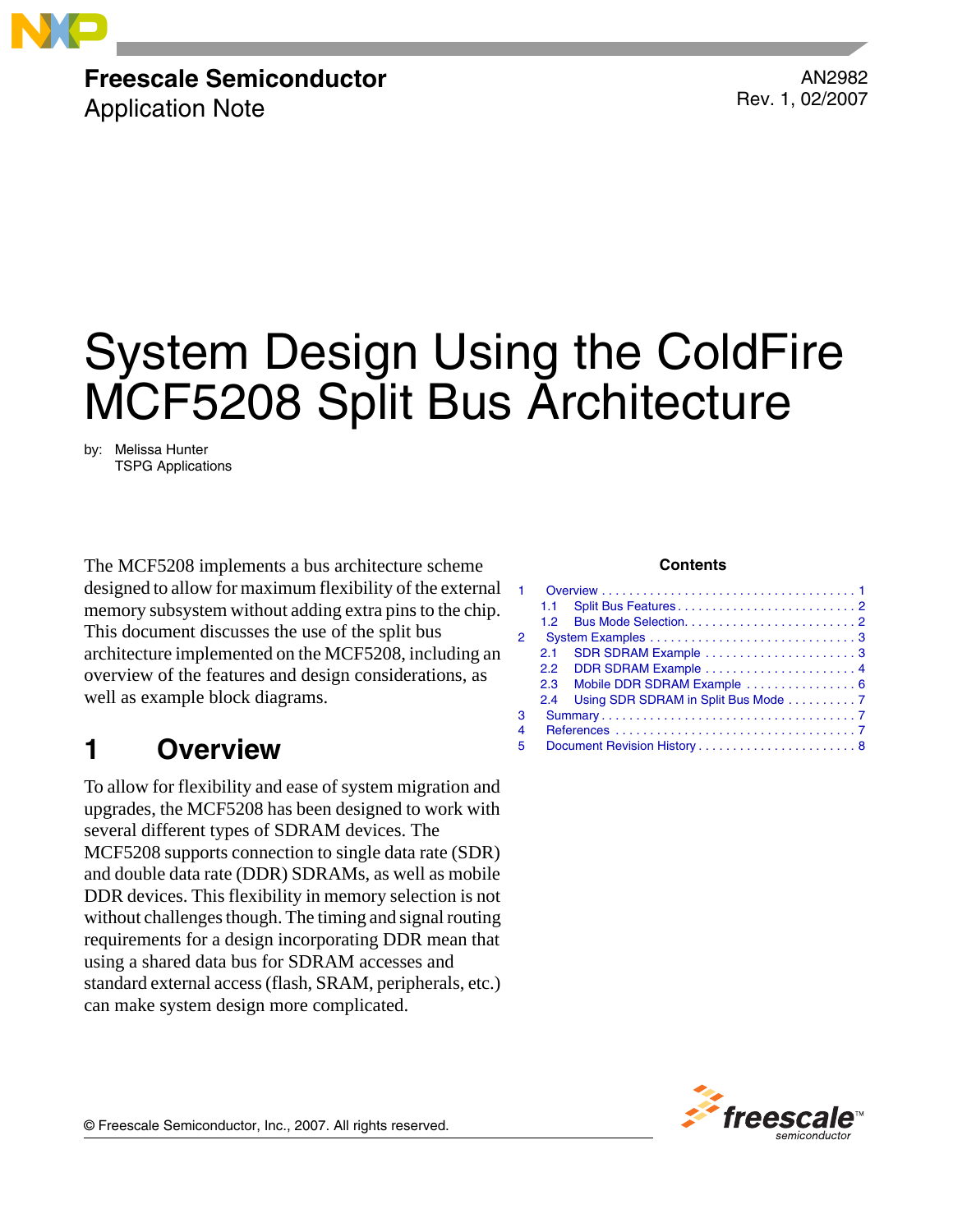

#### **Overview**

To simplify the routing for DDR SDRAM, the MCF5208 implements a programmable split bus architecture. This bus architecture simplifies system design using DDR memory while keeping pin count and cost low. A shared address bus is used for SDRAM and FlexBus accesses, but the data bus can be configured as a shared 32-bit SDRAM and FlexBus bus (similar to the way many previous ColdFire devices, such as the MCF5282 operate), or as two separate 16-bit data buses where the upper 16-bits of the bus are used exclusively for SDRAM controller cycles and the lower 16-bits of the data bus are dedicated to the FlexBus.

### <span id="page-1-0"></span>**1.1 Split Bus Features**

The split bus architecture includes the following features:

- Full 32-bit bus mode
	- 32-bit data port for FlexBus cycles (D[31:0])
	- 32-bit data port for SDRAM cycles (D[31:0])
- Split 16-bit bus mode
	- Dedicated 16-bit data port for FlexBus cycles (D[15:0])
	- Dedicated 16-bit data port for SDRAM cycles (D[31:16] used as SD\_D[31:16])
- Address bus is always shared for FlexBus and SDRAM (A[23:0])
- Operating mode is selectable at reset using DRAMSEL pin

### <span id="page-1-1"></span>**1.2 Bus Mode Selection**

The state of the DRAMSEL pins is sampled at reset to select between the two modes. The 32-bit bus mode is recommended for systems using SDR SDRAM or no SDRAM. If DDR is used, then the split 16-bit bus option must be selected. The operating mode selected at reset determines the available port sizes for FlexBus accesses. If the 32-bit bus mode is selected, then the FlexBus supports 32-, 16-, and 8-bit port sizes. If the split 16-bit bus mode is used, then the FlexBus supports 16- and 8-bit port sizes. Programming a chip select control register (CSCR*n*) for a 32-bit port size while in split bus mode results in undefined behavior.

When DRAMSEL is high, the 32-bit bus mode is selected. D[31:0] switches dynamically between SDRAM and FlexBus accesses as needed. When DRAMSEL is low, the 16-bit bus mode is used. In 16-bit bus mode, the upper half of the data bus (D[31:16]) is dedicated to SDRAMC accesses, while the lower half of the data bus (D[15:0]) is used for FlexBus accesses. Because the routing and timing on the data signals is critical for DDR system design, the dedicated 16-bit SDRAM data port means that lines are not shared between DDR and memory or peripherals on the FlexBus. Therefore, data lines for the DDR can be routed point-to-point. This makes it much easier to keep trace lengths short, match the trace lengths, and minimize bus loading.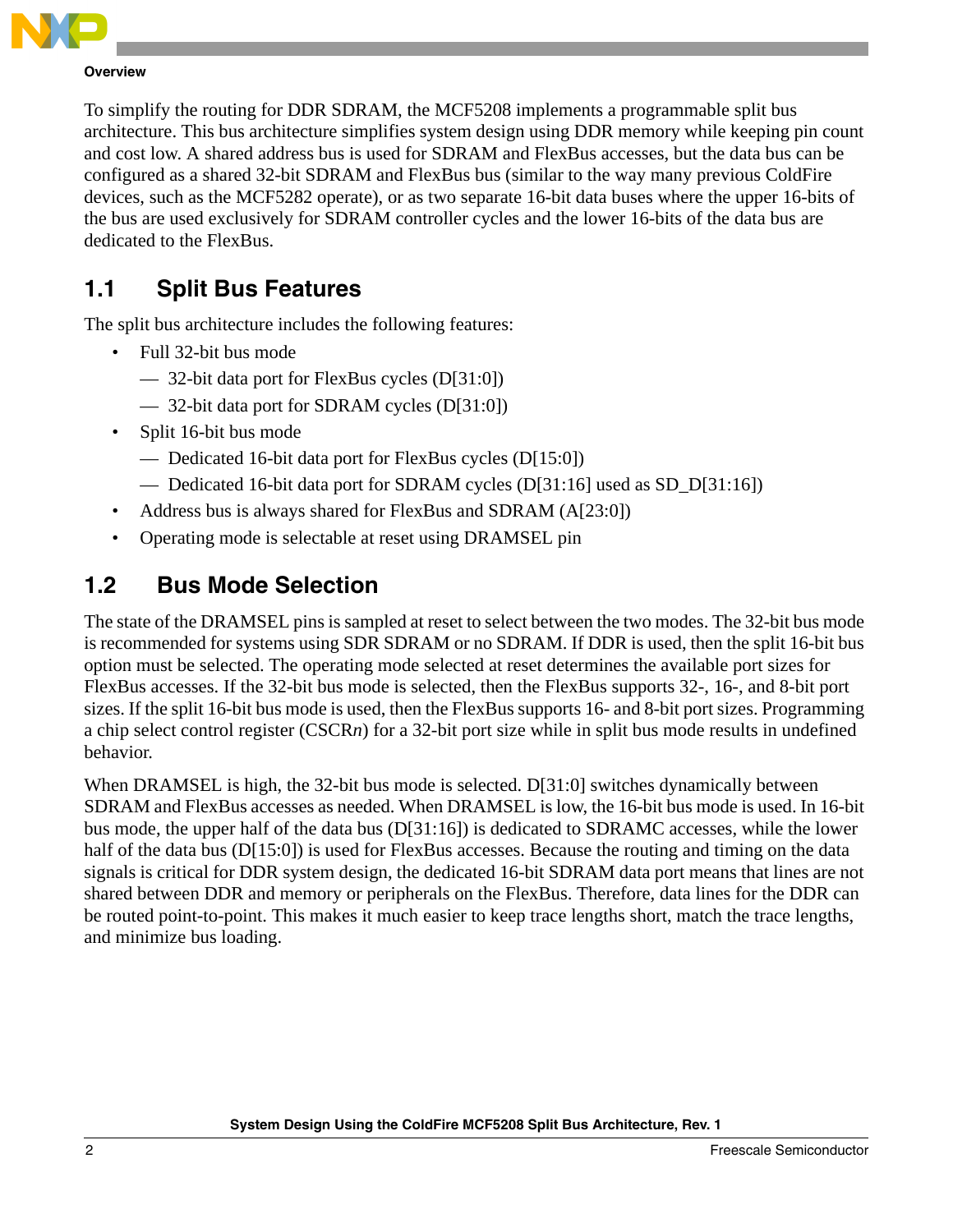

## <span id="page-2-0"></span>**2 System Examples**

The following sections include example block diagrams for two systems—one using the bus in 32-bit mode with SDR SDRAM and one using the bus in 16-bit mode with DDR SDRAM. For more information on the SDRAM and FlexBus control signals and bus timing, please refer to the *MCF5208 Reference Manual* and the *MCF5208 Hardware Specification*.

### <span id="page-2-1"></span>**2.1 SDR SDRAM Example**

[Figure 1](#page-2-2) shows the block diagram for an MCF5208 system using 32-bit wide SDR SDRAM (such as Micron MT48LC4M32B2) and flash (such as Spansion AM29LV160D).



**Figure 1. Example 3.3V, 32-bit SDR SDRAM System**

<span id="page-2-2"></span>In this diagram, DRAMSEL is pulled high through a resistor to enable the full 32-bit shared bus mode. Because SDR SDRAM is being used, the SD\_VDD supply should be powered at 3.3V. Therefore, the address, data, SDRAM control signals, and FlexBus control signals are all powered off the 3.3V supply.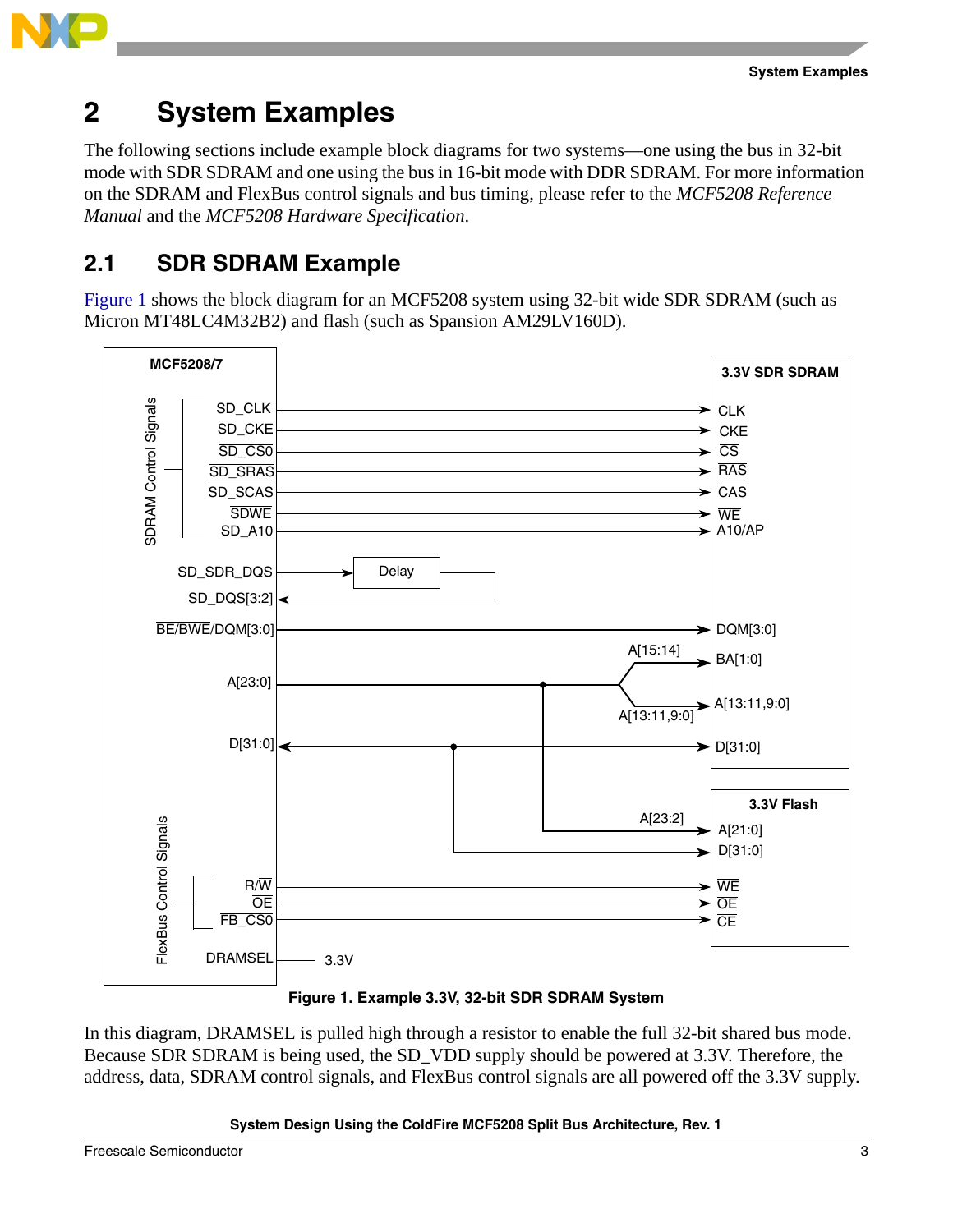

### **System Examples**

The address bus is connected to the SDRAM and flash devices. Because the bus is operating in 32-bit shared bus mode, the data bus is shared between both devices.

[Figure 1](#page-2-2) shows the address line connections for the maximum size memories that can be supported. If all of the external address lines are used, the MCF5208 can address up to 16 MBytes of flash connected to FB CS0. If less memory is connected, then fewer address lines are needed. The maximum SDR SDRAM configuration is also shown (up to 256 MBytes per chip select). If a smaller SDRAM is used in a system, then less address lines are connected.

Most of the SDRAM control signal connections are fairly straightforward; however, the SD\_SDR\_DQS is used differently than the other control signals. The SDRAMC uses the SD\_DQS[3:2] signals to determine when read data can be latched for SDRAM accesses. Because SDR memories do not provide DQS outputs, the SDRAMC provides the SD\_SDR\_DQS output that is routed back into the controller as SD\_DQS[3:2]. The SD\_SDR\_DQS signal should be routed such that the valid data from the SDRAM reaches the MCF5208 at the same time or before the SD\_SDR\_DQS reaches the SD\_DQS[3:2] inputs. When routing SD\_SDR\_DQS, the outbound trace length should be matched to the SD\_CLK trace length. This aligns SD\_SDR\_DQS to the SD\_CLK as if the memory had generated the DQS pulse. The inbound trace should be routed along the data path. This should synchronize the SD\_DQS[3:2] so that the data is latched in the middle of the data valid window.

### <span id="page-3-0"></span>**2.2 DDR SDRAM Example**

[Figure 2](#page-4-0) shows the block diagram for an MCF5208 system using 16-bit wide DDR SDRAM (such as Micron MT46V8M16) and flash (such as Spansion AM29DBB160G).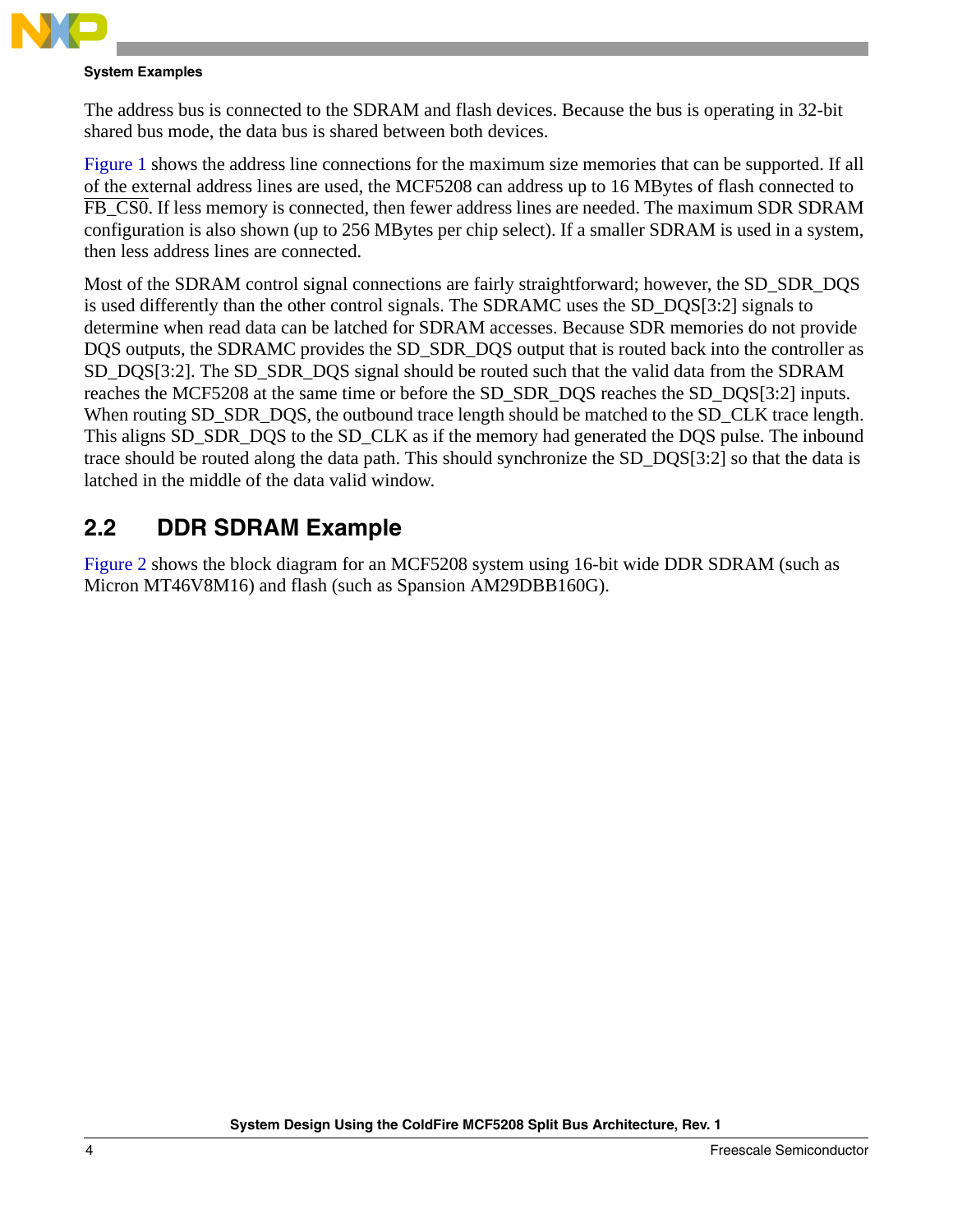

**System Examples**



**Figure 2. Example 2.5V, 16-bit DDR SDRAM System**

<span id="page-4-0"></span>In this diagram, DRAMSEL is pulled low through a resistor to enable the 16-bit split bus mode. Because DDR SDRAM is being used, the SD VDD supply should be powered at 2.5V. Therefore, the address, data, SDRAM control signals, and FlexBus control signals are all powered off the 2.5V supply. The address bus is connected to the SDRAM and flash devices, but the data bus is not shared. The upper half of the data bus (D[31:16]) is a dedicated 16-bit port for the DDR SDRAM. While the lower half of the data bus (D[15:0]) is used for FlexBus accesses.

As in the SDR example, [Figure 2](#page-4-0) shows the address line connections for the maximum size memories that can be supported. The change in port size does not impact the maximum memory configurations. Up to 16 MBytes of memory can be connected to one of the FlexBus chip selects, and up to 256 Mbytes of DDR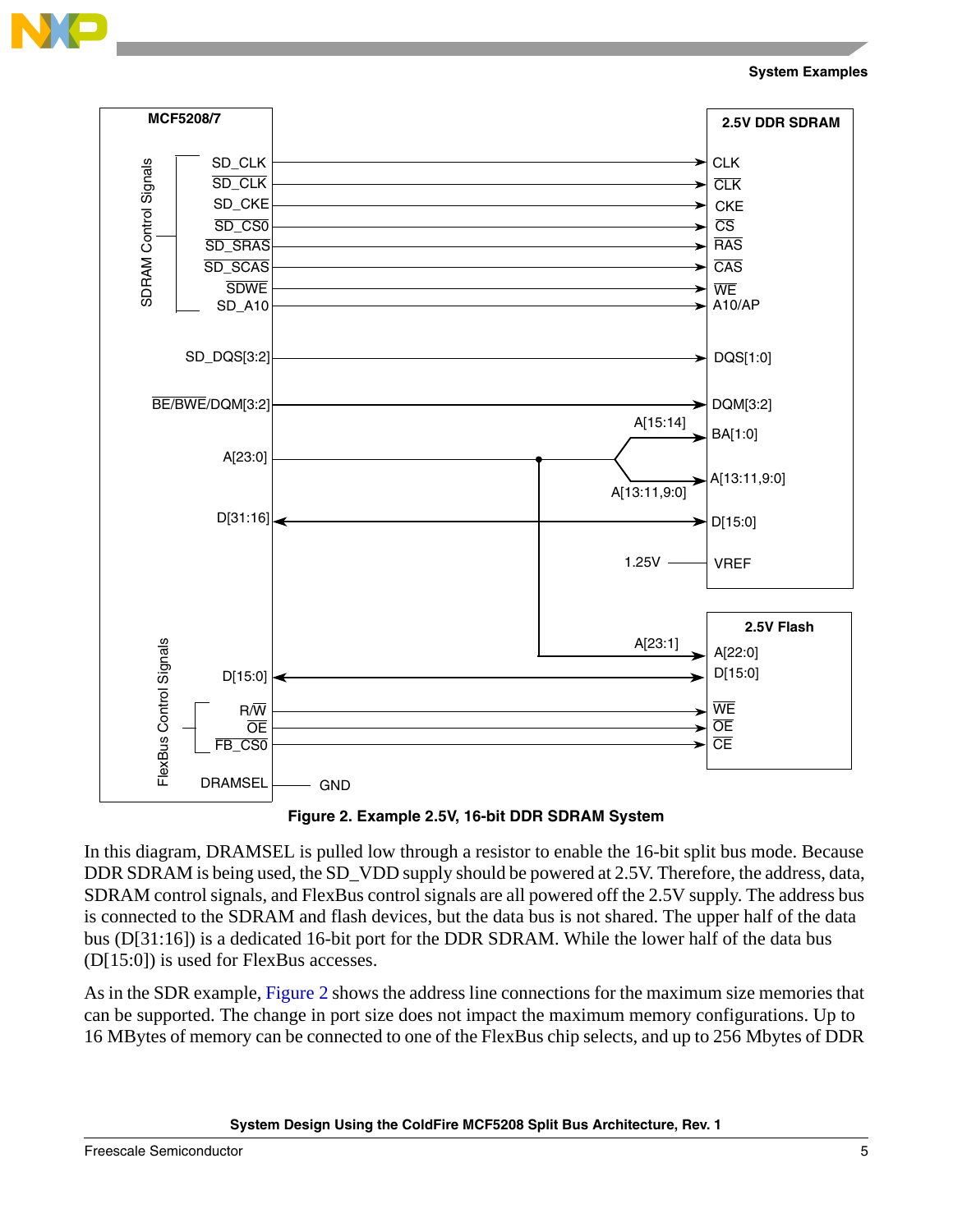

### **System Examples**

SDRAM can be connected to the SDRAMC chip select signals. If smaller memories are used, then less address lines should be connected to the memories.

Care should be taken when routing the control, data, and address signals to the DDR SDRAM. Unlike most DDR designs, the MCF5208 does not require the use of parallel termination resistors for the DDR signals. Refer to the *MCF5208 Reference Manual* for more information on DDR layout recommendations.

### <span id="page-5-0"></span>**2.3 Mobile DDR SDRAM Example**

[Figure 3](#page-5-1) shows the block diagram for an MCF5208 system using 16-bit wide mobile DDR SDRAM (such as Micron MT46H8M16LF) and flash (such as Spansion AM29BDS640G).



<span id="page-5-1"></span>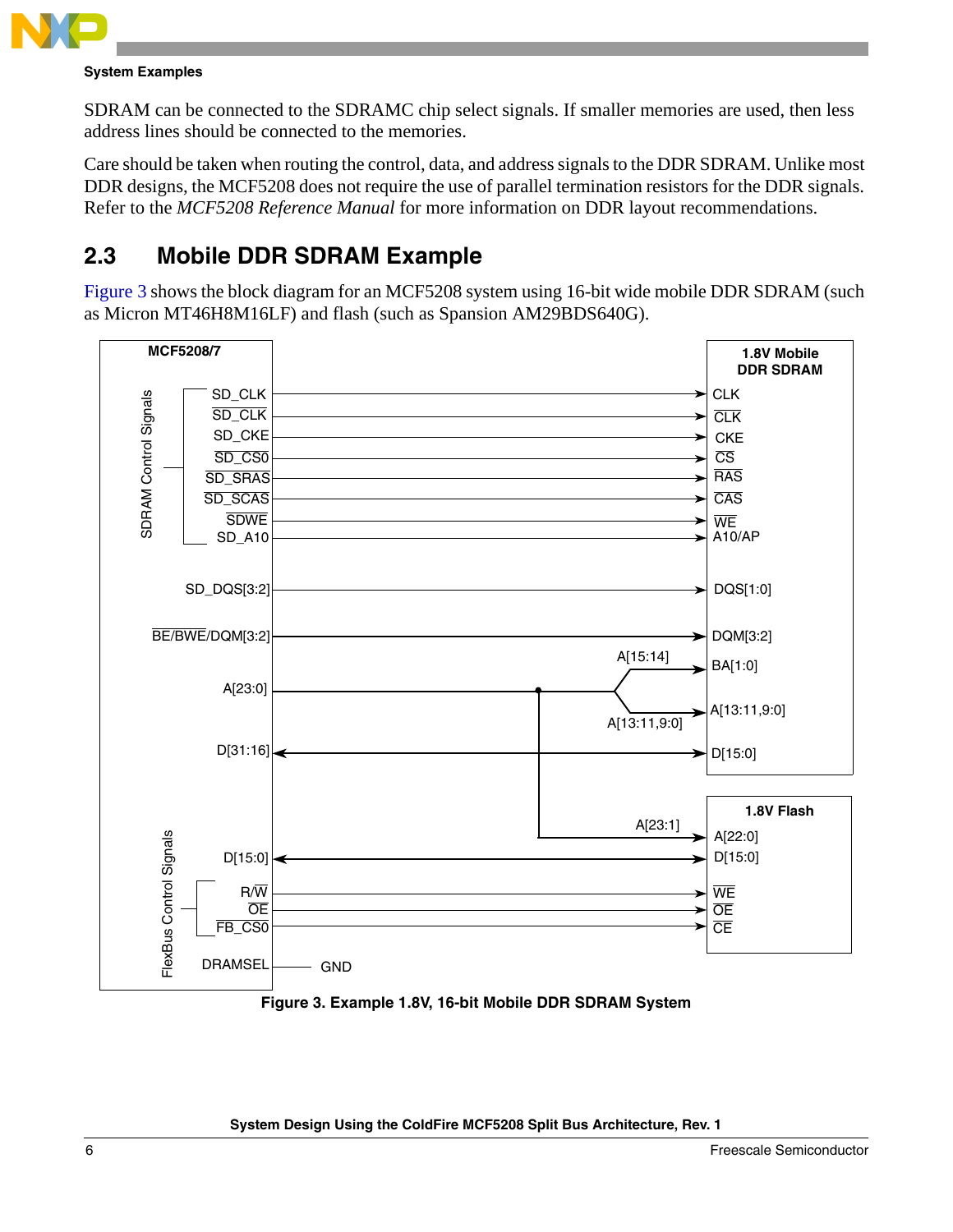

The connections used for a mobile DDR system are largely the same as those used for regular 2.5V DDR SDRAM. The only differences are that the voltage supply is 1.8V instead of 2.5V, and mobile DDR does not require a VREF input. In [Figure 3](#page-5-1), because mobile DDR SDRAM is being used, the SD\_VDD supply should be powered at 1.8V. Therefore, the address, data, SDRAM control signals, and FlexBus control signals are all powered off the 1.8V supply. The address bus is connected to the SDRAM and flash devices, but the data bus is not shared. The upper half of the data bus (D[31:16]) is a dedicated 16-bit port for the DDR SDRAM, while the lower half of the data bus (D[15:0]) is used for FlexBus accesses.

### <span id="page-6-0"></span>**2.4 Using SDR SDRAM in Split Bus Mode**

Although the shared 32-bit bus mode is the recommended mode when using SDR SDRAM, some SDRbased designs can benefit from using the split bus mode. If a system uses a 16-bit data port for SDR SDRAM, then using the split bus mode can help to simplify signal routing. The data bus connections would be the same as shown in [Section 2.2, "DDR SDRAM Example](#page-3-0)." The layout benefits are similar to those for DDR systems. The point-to-point routing for data signals helps to reduce loading on the data lines and allows for shorter trace lengths. The higher transfer rates for DDR SDRAM make these issues critical for DDR based designs, but SDR based designs can benefit from the reduced loading and simpler routing as well. However, because the address bus is shared in all configurations, using the split bus mode does not allow for concurrent accesses to SDRAM and memories connected to FlexBus chip selects. Therefore, the advantage of using the split bus mode is simplified data bus routing, not an increase in bus bandwidth.

# <span id="page-6-1"></span>**3 Summary**

The MCF5208 split data bus allows for flexibility and ease of use for a variety of SDRAM memory devices. Using a 32-bit port with SDR SDRAM allows for maximum bus throughput when a shared bus is practical. The option for a dedicated 16-bit data port for DDR SDRAM allows for the same throughput of an SDR based system with simplified data bus routing.

# <span id="page-6-2"></span>**4 References**

| <b>Freescale</b><br><b>Document</b><br><b>Number</b> | Title                                                        | <b>Revision</b> |
|------------------------------------------------------|--------------------------------------------------------------|-----------------|
| <b>MCF5208RM</b>                                     | MCF5208 Microprocessor Reference Manual                      |                 |
| <b>MCF5208EC</b>                                     | MCF5208 Integrated Microprocessor Hardware<br>Specifications |                 |

### **Table 1. References**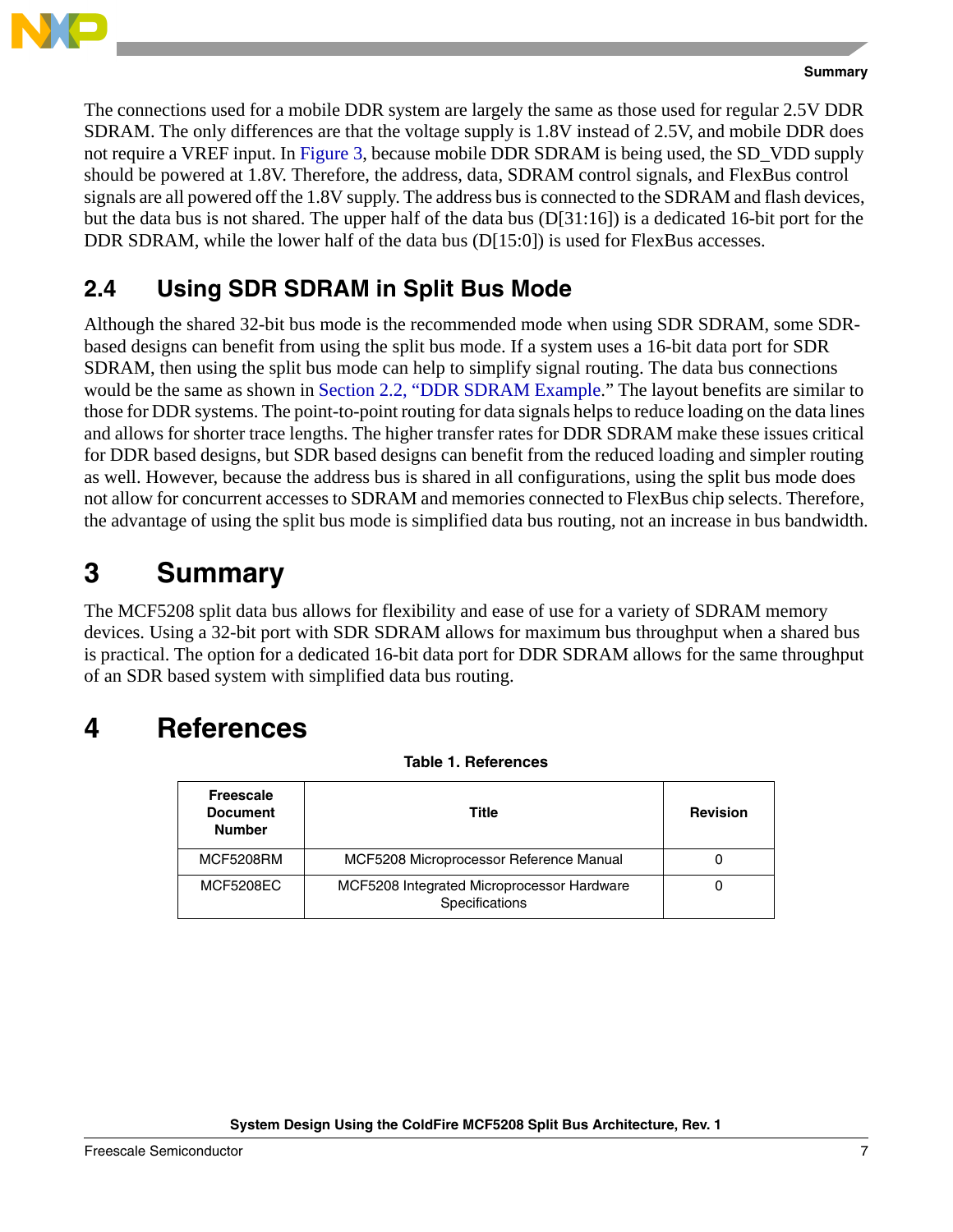

**Document Revision History**

# <span id="page-7-0"></span>**5 Document Revision History**

<span id="page-7-1"></span>[Table 2](#page-7-1) provides a revision history for this application note.

### **Table 2. Document Revision History**

| Rev. No. | <b>Substantive Change(s)</b>                                                            | Date of Release |
|----------|-----------------------------------------------------------------------------------------|-----------------|
|          | Official release                                                                        | May 2005        |
|          | Corrected the maximum amount of flash memory per chip<br>(was 32 MBytes, is 16 MBytes). | February 2007   |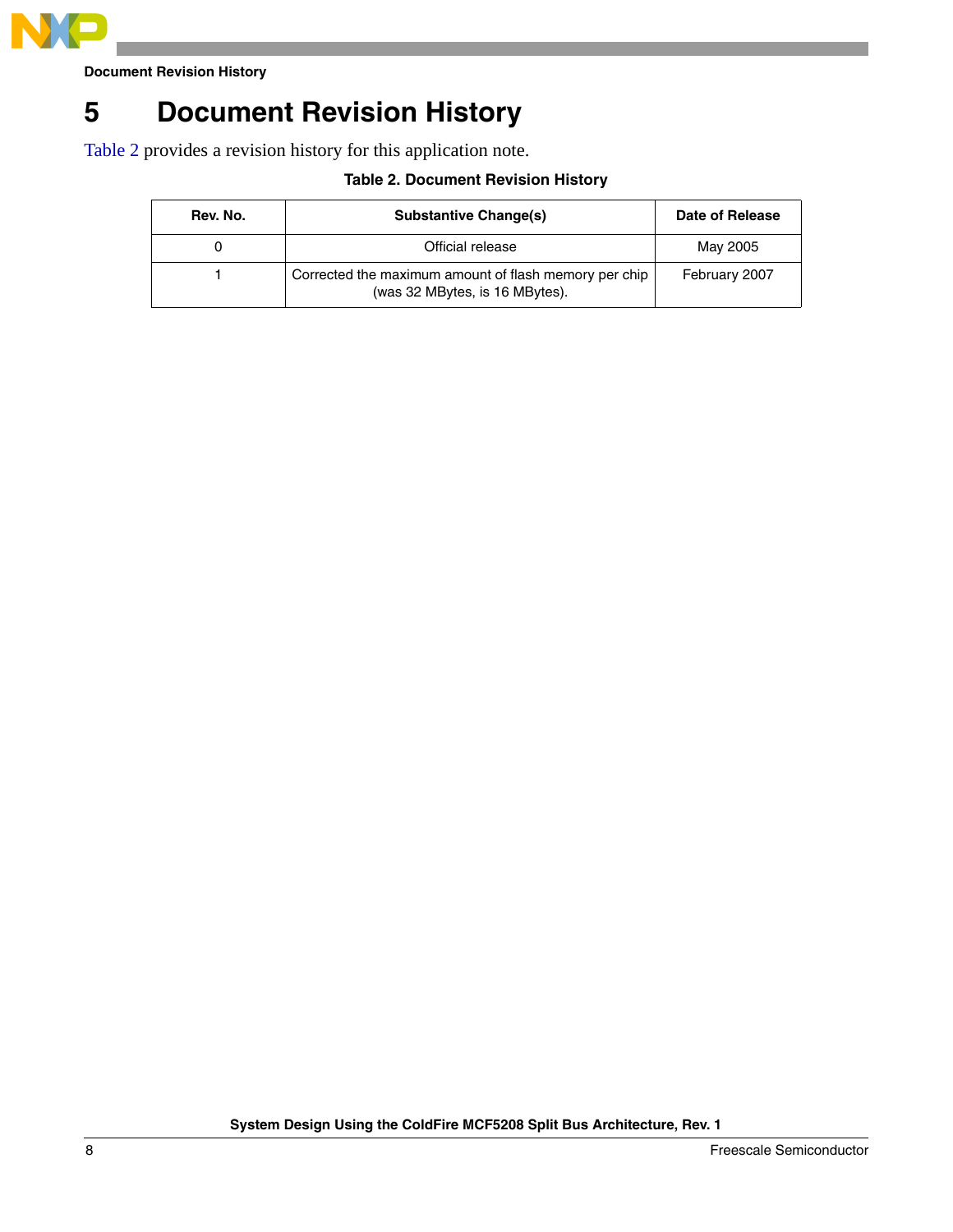

THIS PAGE IS INTENTIONALLY BLANK